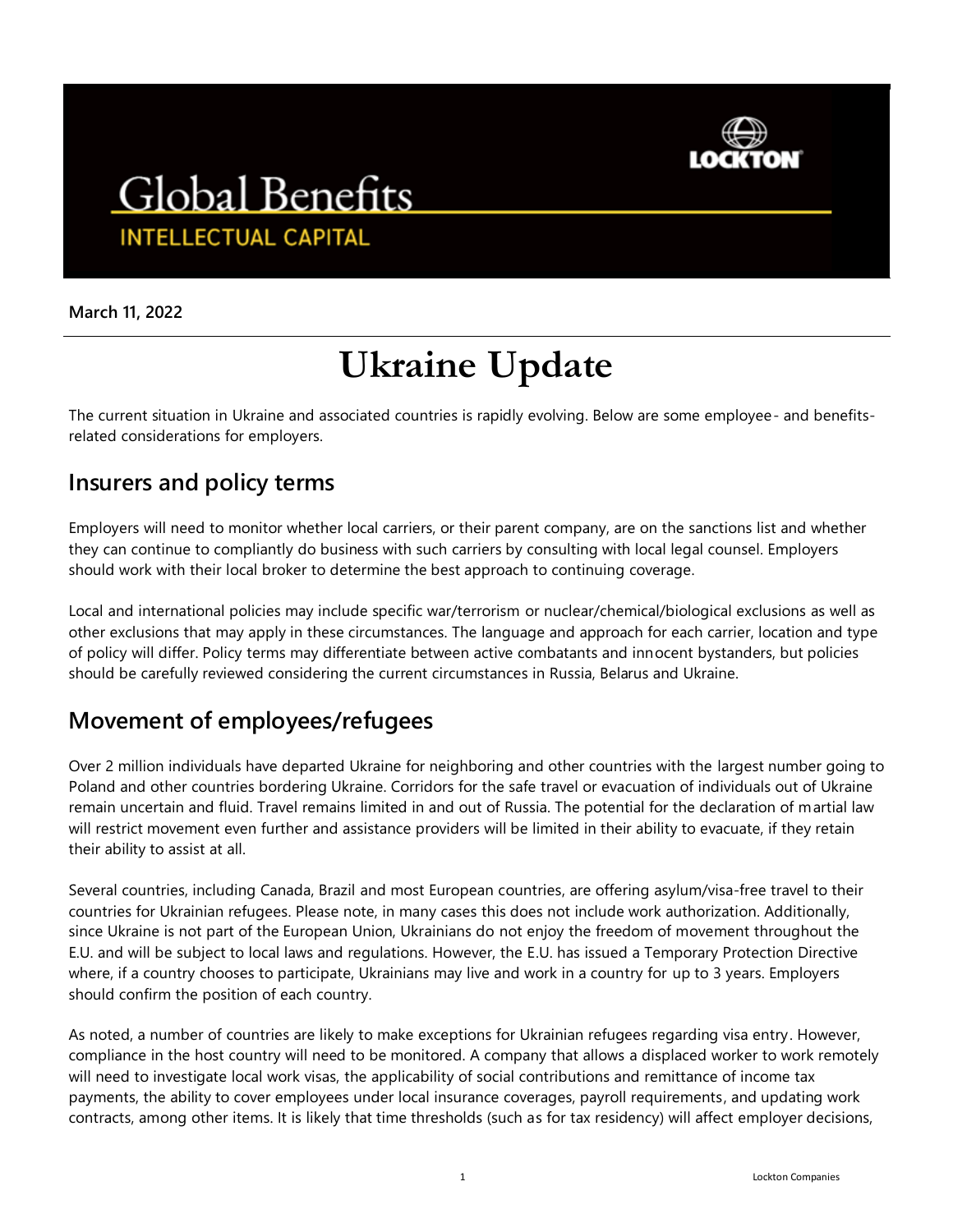and the situation by country is expected to remain fluid based on the course and duration of the conflict. Employers should consult with internal and external legal counsel and tax and benefits advisors.

### **Conscription of employees**

There is the potential for employees to be conscripted in Ukraine, Russia and Belarus. For civilians in war zones and/or informally but actively participating in war or civil unrest, it is likely that exclusions in most insured polices pertaining to such activity would be activated in response to any claims. Employers should carefully review relevant policies for such exclusions.

### **Sanctions on Russia/Belarus**

The U.S., European Union and a number of other countries have imposed broad sanctions as a result of the invasion. The scope of sanctions continues to expand from those prohibiting doing business in contested regions of Eastern Ukraine in place before the invasion to Russian and Belarusian institutions and individuals. Two major Russian financial institutions, the State Corporation Bank for Development and Foreign Economic Affairs Vnesheconombank ("VEB") and Promsvyazbank Public Joint Stock Company ("PSB"), have been banned from Swift, in addition to several smaller Russian and Belarusian banks, making payments to and from those entities virtually impossible. U.S. banks have 30 days from the imposition of sanctions to sever their banking ties.

Companies with operations in Russia and Belarus should carefully consider whether or not local operations can be compliantly maintained. As a result, a number of companies with operations in Russia are temporarily, or permanently, halting operations.

- Several insurance companies in Russia are owned by banks and thus subject to sanctions and OFAC restrictions. As a result, any continued business with these companies needs to be carefully considered. Direct dealings by U.S. persons with these companies is prohibited. Companies may have difficulty remitting premium, which may result in policies lapsing for non-payment. In addition, companies should be aware of the potential for insolvency of carriers as a result of sanctions, as well the reputational risk of continuing to do business with sanctioned/prohibited entities.
- Companies with operations in Russia will need to determine the extent to which restrictions will limit the ability of their local Russian operations to make payments to vendors that pay and/or provide benefits to employees. As a result of sanctions, many companies are reevaluating their banking relationships and options are becoming more limited.
- Companies will need to identify additional payment issues, such as those made to independent contractors, service companies, or other third parties, especially as it affects the ability to provide services required under contractual obligations.
- Major credit card companies (Visa and Mastercard) are ceasing operations in Russia, further limiting payment options.

Employers should continue to monitor sanctions, and risks brought about by those sanctions, as they continue to evolve and keep legal counsel involved in the decision-making process.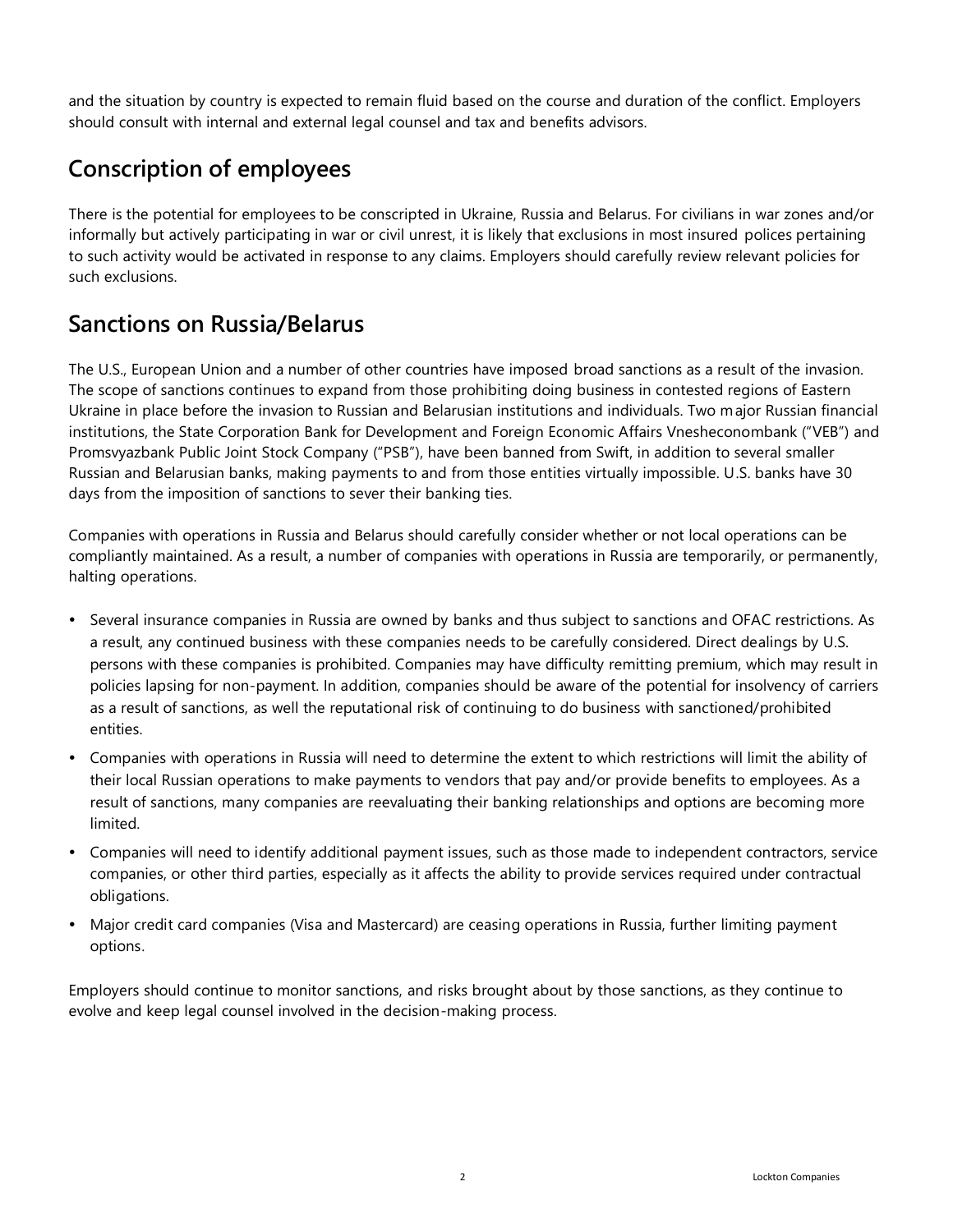### **Cross-border policies**

#### **Duty of care**

Employers should consider whether assignments for cross-border employees posted to Ukraine, Russia or Belarus should continue and evaluate plans/options for their removal, especially as conditions deteriorate and the viability of evacuation decreases due to restrictions on flights and congestion at border crossings. Employers should communicate with carriers regarding the locations of affected cross-border employees. Employers may want to document resources/assistance made available to employees, including offers to evacuate as well as the employee's decision.

#### **Security evacuation**

Cross-border policies may include an evacuation program. Employers should determine whether the included program offers only medical evacuation or if it also includes political/security evacuation. Employers should check levels of coverage and what, specifically, is covered. Many programs may offer up to \$1 million in coverage, but that is likely for "consulting" and not the actual substantial evacuation costs, which the employer would be expected to pay out of pocket.

#### **Exclusions**

Both local and cross-border policies (business travel accident, business travel medical, expatriate life and medical) include specific war/terrorism or nuclear/chemical/biological exclusions, as well as other exclusions that may apply in these circumstances. The language and approach for each carrier and type of policy will differ, as well as the application of coverage to specific territories. Policy terms may differentiate between active combatants and innocent bystanders, but policies should be carefully reviewed considering the current circumstances in Russia, Belarus and Ukraine. Further guidance will likely be issued by carriers, and employers should review their policies. Most international insurers continue to assess the circumstances, and employers should maintain communication with carriers as they develop guidance and contingencies.

#### **Business travel accident**

Companies with a global business travel accident policy will find that payment of claims into Russia or Belarus may be difficult, if not impossible, due to sanctions. Companies should also contact their business travel accident carrier when looking to relocate employees from Ukraine/Russia. Depending on the carrier, such relocation may be considered a transfer of the usual place of work and carriers have not committed to payment of claims at this point.

#### **Business travel medical/Global medical**

Where a claim is covered under the cross-border program, it is anticipated that it will be paid, but claims filed as reimbursements may be impacted as payment of claims will likely only occur into a non-sanctioned bank account. This could pose problems in Russia, Belarus and previously sanctioned areas in Eastern Ukraine.

### **Employee well-being**

Employees all over the world are likely experiencing additional stress as a result of the situation in Ukraine. Employers should communicate support services available such as EAPs and mental health services. Please note, for employers without services currently in place, certain global EAPs will set up a hotline for a specific country.